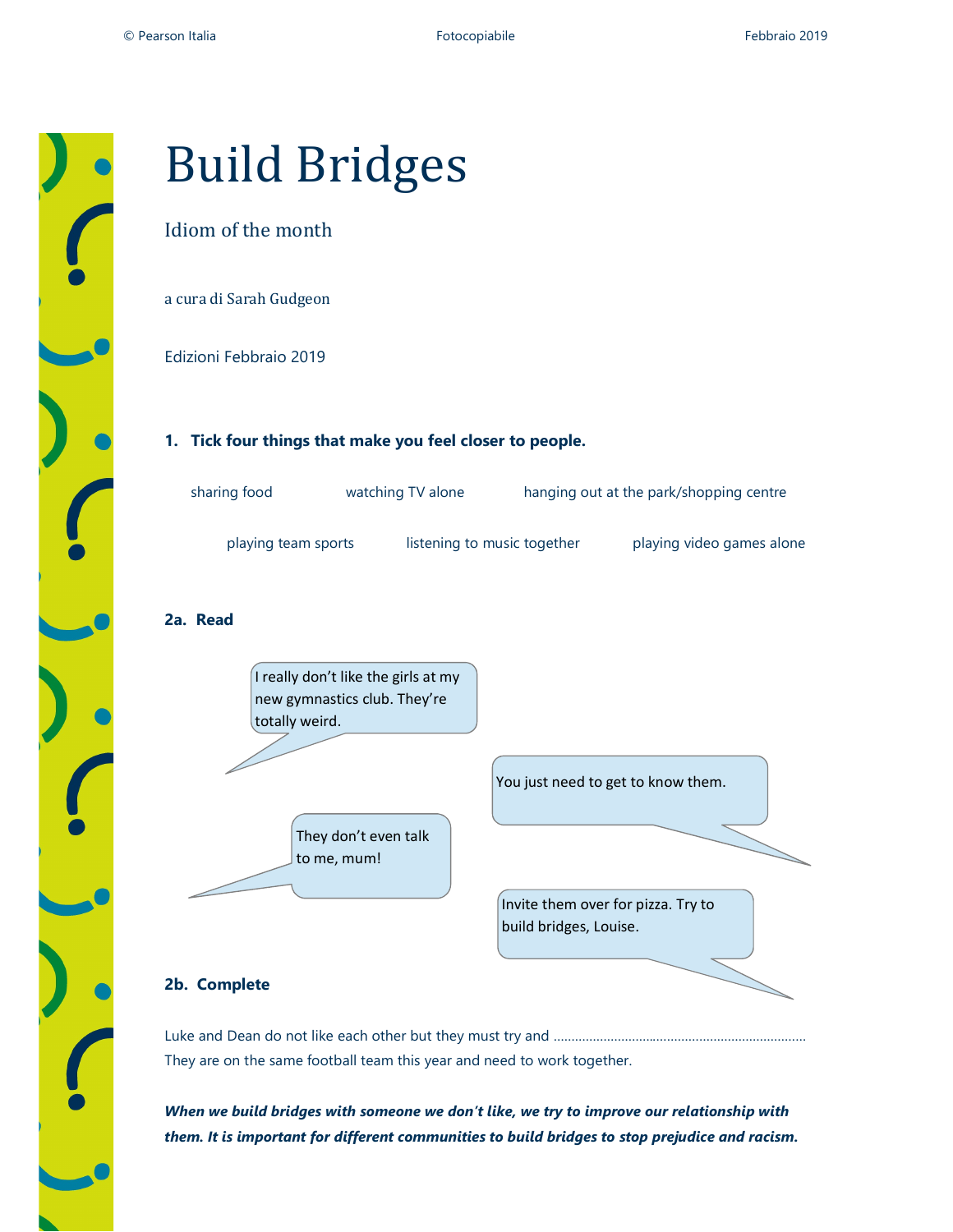3. Read these idioms about good relationships. Match each idiomatic phrase  $(a - e)$ 



|    | to the correct definition $(1 – 5)$ .                 |                                                                          |
|----|-------------------------------------------------------|--------------------------------------------------------------------------|
| a. | as different as night and day                         | 1. to remain united even in difficult<br>moments                         |
|    | <b>b.</b> as thick as thieves                         | 2. to share and/or understand one<br>another's opinions, values, beliefs |
| c. | be on the same page                                   | 3. they are very close friends who are<br>very loyal to each other       |
|    | d. speak the same language                            | 4. to be thinking in the same manner<br>as someone else                  |
| е. | stick together                                        | 5. to be totally different                                               |
| 4. | Complete the sentences with an idiom from exercise 3. |                                                                          |
| a. |                                                       |                                                                          |
|    |                                                       |                                                                          |
| b. | I want to help the environment more.<br>Me too!       |                                                                          |
| C. | there's a problem.                                    |                                                                          |
| d. | different characters complement each other.           |                                                                          |